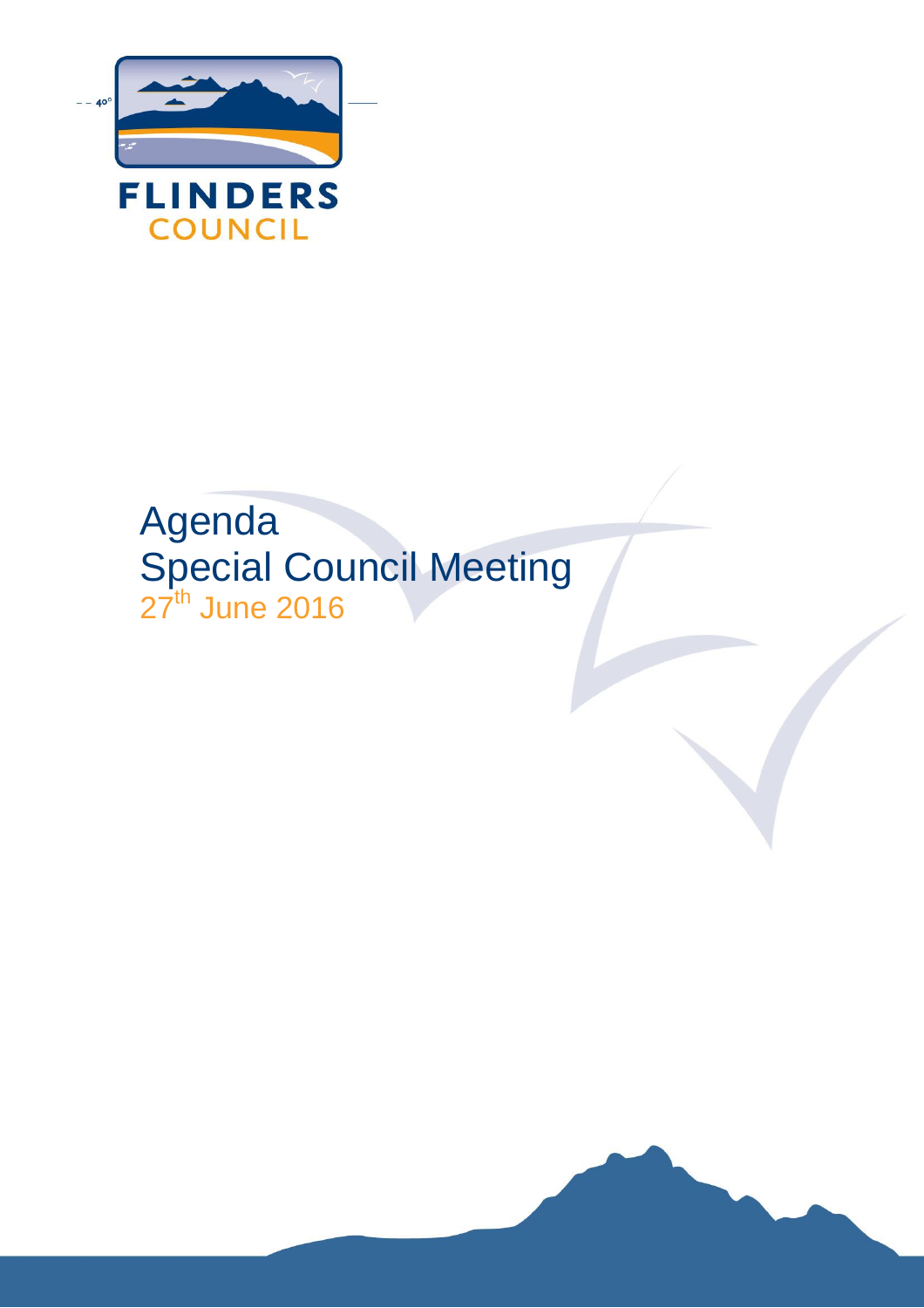# **CERTIFICATION**

"I certify that with respect to all advice, information or recommendation provided to Council with this agenda:

- 1. The advice, information or recommendation is given by a person who has the qualifications or experience necessary to give such advice, information or recommendation, and;
- 2. Where any advice is given directly to Council by a person who does not have the required qualifications or experience that person has obtained and taken into account in that person's general advice the advice from an appropriately qualified or experienced person.
- Note: S65(1) of the *Local Government Act 1993* requires the General Manager to ensure that any advice, information or recommendation given to the Council (or a Council Committee) is given by a person who has the qualifications or experience necessary to give such advice, information or recommendation. S65(2) forbids Council from deciding any matter which requires the advice of a qualified person without considering that advice."

Dated this 22<sup>nd</sup> day of June 2016.

Sophie Pitchford ACTING GENERAL MANAGER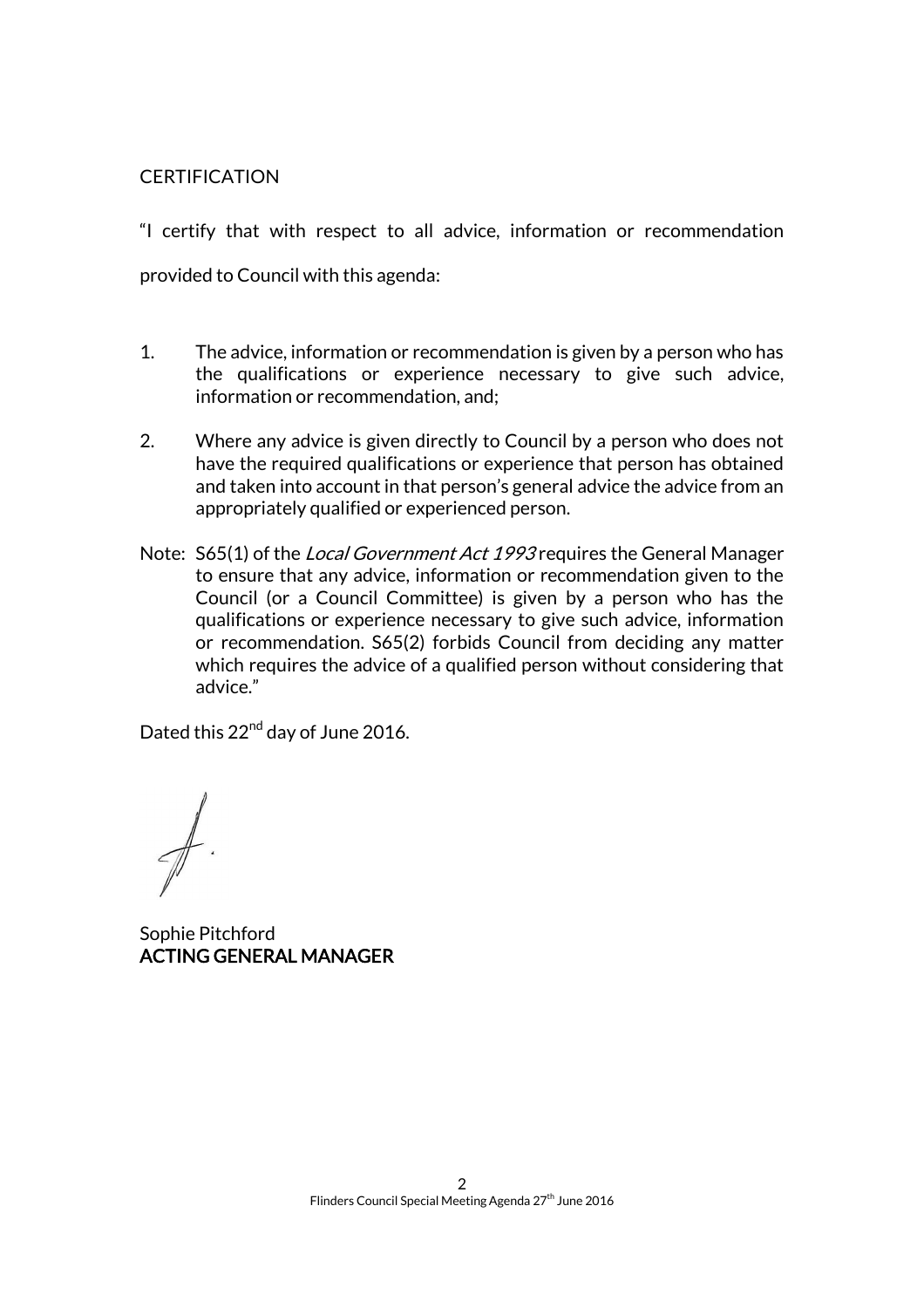# FLINDERS COUNCIL SPECIAL MEETING

# AGENDA

| <b>DATE:</b>       | Monday $27th$ June 2016                           |
|--------------------|---------------------------------------------------|
| <b>VENUE:</b>      | Furneaux Arts and Entertainment Centre, Whitemark |
| <b>COMMENCING:</b> | 1.00pm                                            |

# PRESENT

Deputy Mayor Marc Cobham Cr Chris Rhodes Cr Peter Rhodes Cr Ken Stockton Cr David Williams Cr Gerald Willis

# APOLOGIES

Mayor Carol Cox

# STAFF IN ATTENDANCE

Sophie Pitchford - Acting General Manager Vicki Warden - Executive Officer

# DECLARATION OF PECUNIARY INTEREST

In accordance with Part 2 Regulation 8 (7) of the Local Government (Meeting Procedures) Regulations 2005, the Chairman of a meeting is to request Councillors to indicate whether they have, or are likely to have, a pecuniary interest in any item on the agenda.

Accordingly, Councillors are requested to advise of a pecuniary interest they may have in respect to any matter appearing on the agenda, or any supplementary item to the agenda, which the Council has resolved to deal with, in accordance with Part 2 Regulation 8 (6) of the Local Government (Meeting Procedures) Regulations 2005.

# LEAVE OF ABSENCE

Nil

# OPERATIONAL BUSINESS OF COUNCIL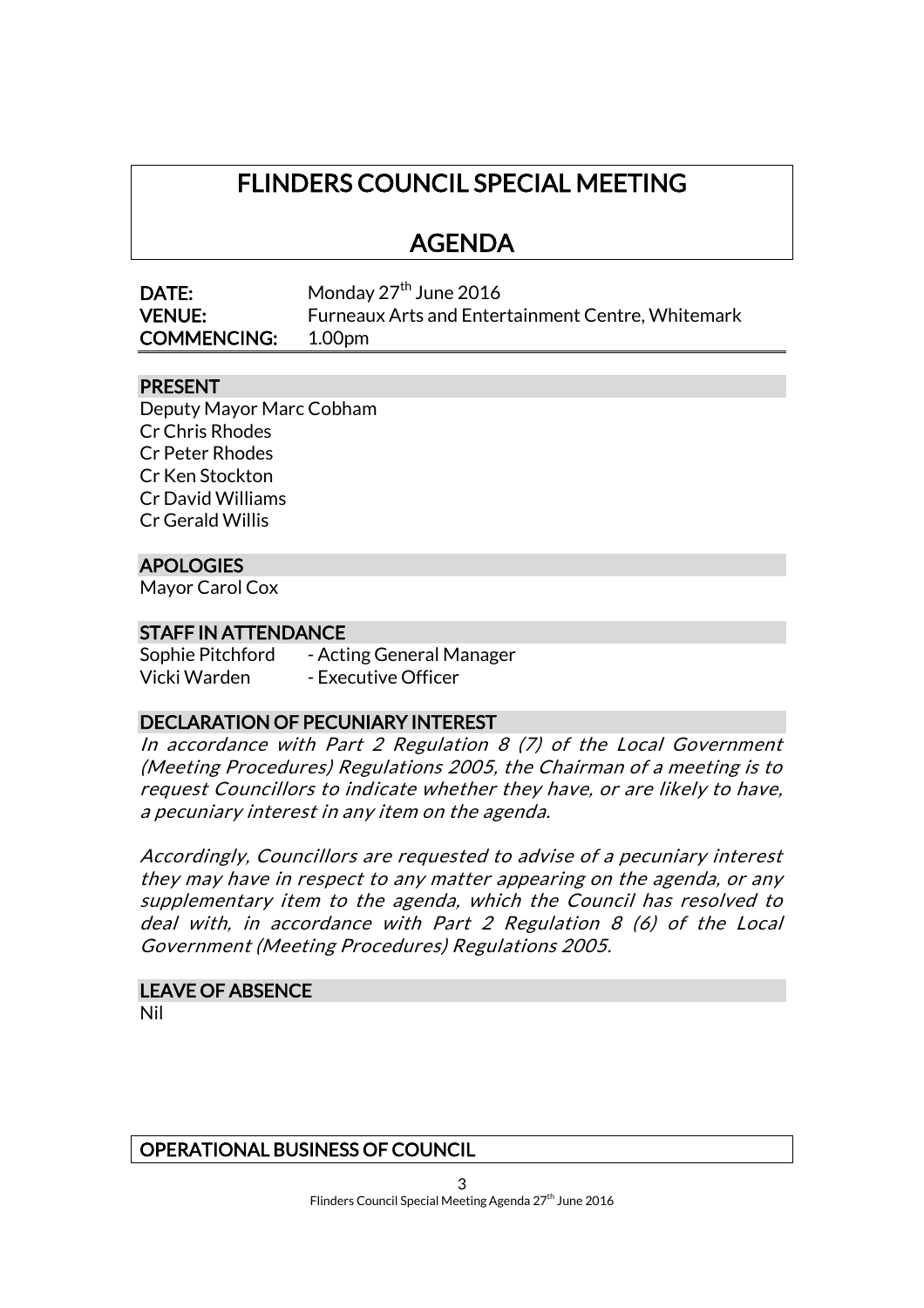# A. CLOSED COUNCIL

Item A1: Closed Council Item<br>File No: PER/1500 PER/1500 Annexure 1: Elected Members only

Item A2: Closed Council Item File No: PER/1500 Annexure 2: Elected Members only

# Meeting Closed



# A. CLOSED CLOUNCIL